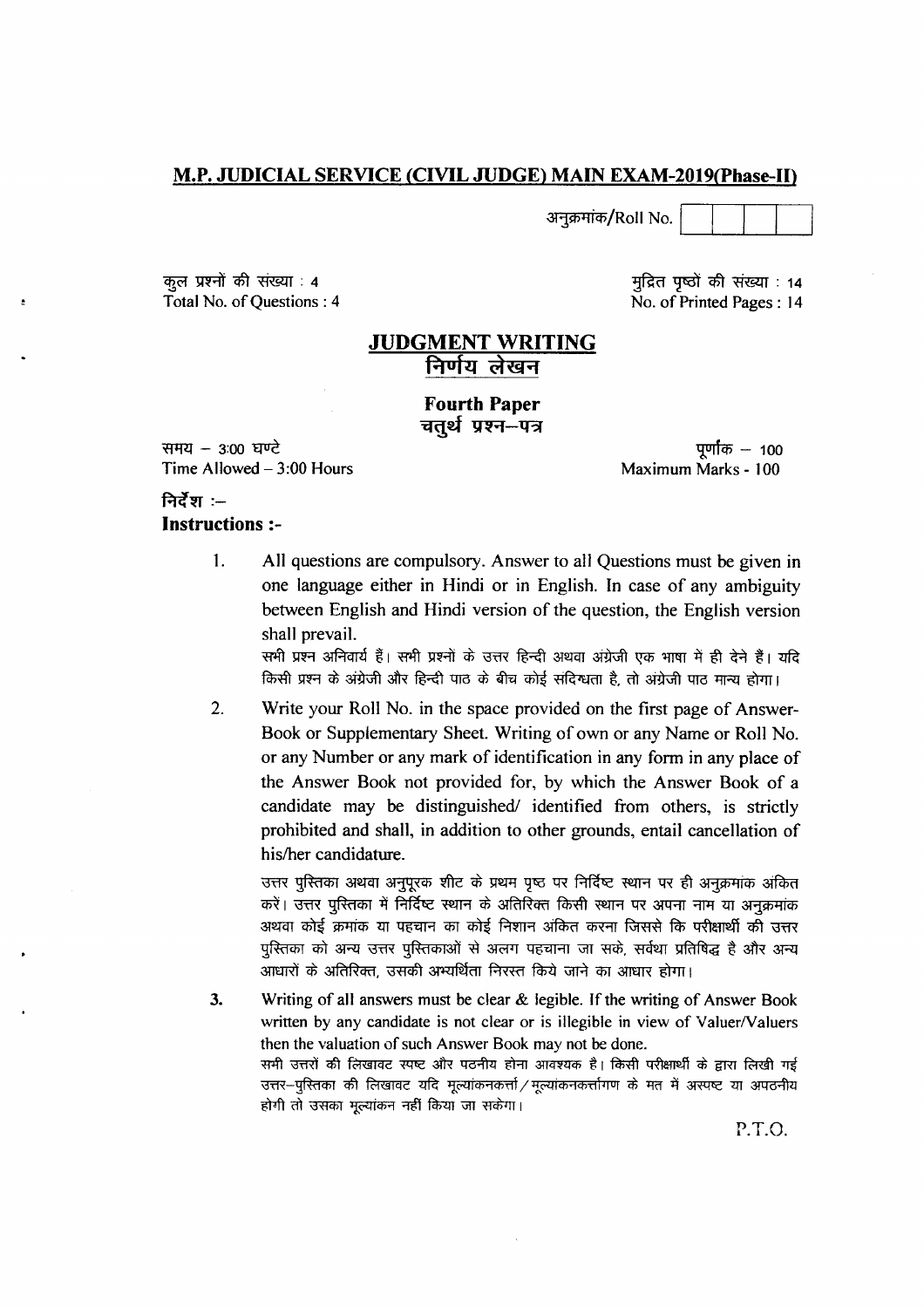#### Question / प्रश्न

Q.No./ प्र.क्र.

# **SETTLEMENT OF ISSUES**<br>विवाद्यकों का स्थिरीकरण

#### Q.1 Settle the issues on the basis of the pleadings given here under -10

**PLAINTIFF'S PLEADINGS** :- Plaintiff's Case is that he entered into an agreement with the defendant to purchase a plot measuring  $40 \times 20 = 800$  Sq feet situated at village A for consideration of Rs. 25,000/- (Twenty Five Thousand) on  $8<sup>th</sup>$ November 2007.The plot is surrounded by main road in the North, by a lane in the South, by house of "C" in the East, and by house of "D" in the West. The defendant was in possession and title-holder of the said plot. The defendant received sum of Rs. 5,000 /- (Five Thousand) as an advance and executed an agreement on 8-11-2007 in presence of witnesses. It was agreed upon that the defendant would execute a registered sale deed by 8-I-2008 after receiving balance consideration of Rs. 20,000/- (Twenty Thousand) from plaintiff.

The defendant did not execute the sale deed till 8-I -2008 and did not get the plot measured. Plaintiff served a notice dated 26-1 -2008 on the defendant for execution of registered sale deed after measurement of the plot, but the defendant failed to perform his part of the contract. The defendant has tried to grab the amount of consideration paid by the plaintiff. Thus the suit for specific performance of contract valued at Rs. 20,000/- (Twenty Thousand) was filed.

WRITTEN STATEMENT :- The defendant denied the case of plaintiff on the ground that there was no condition for measurement of disputed plot prior to execution of registered sale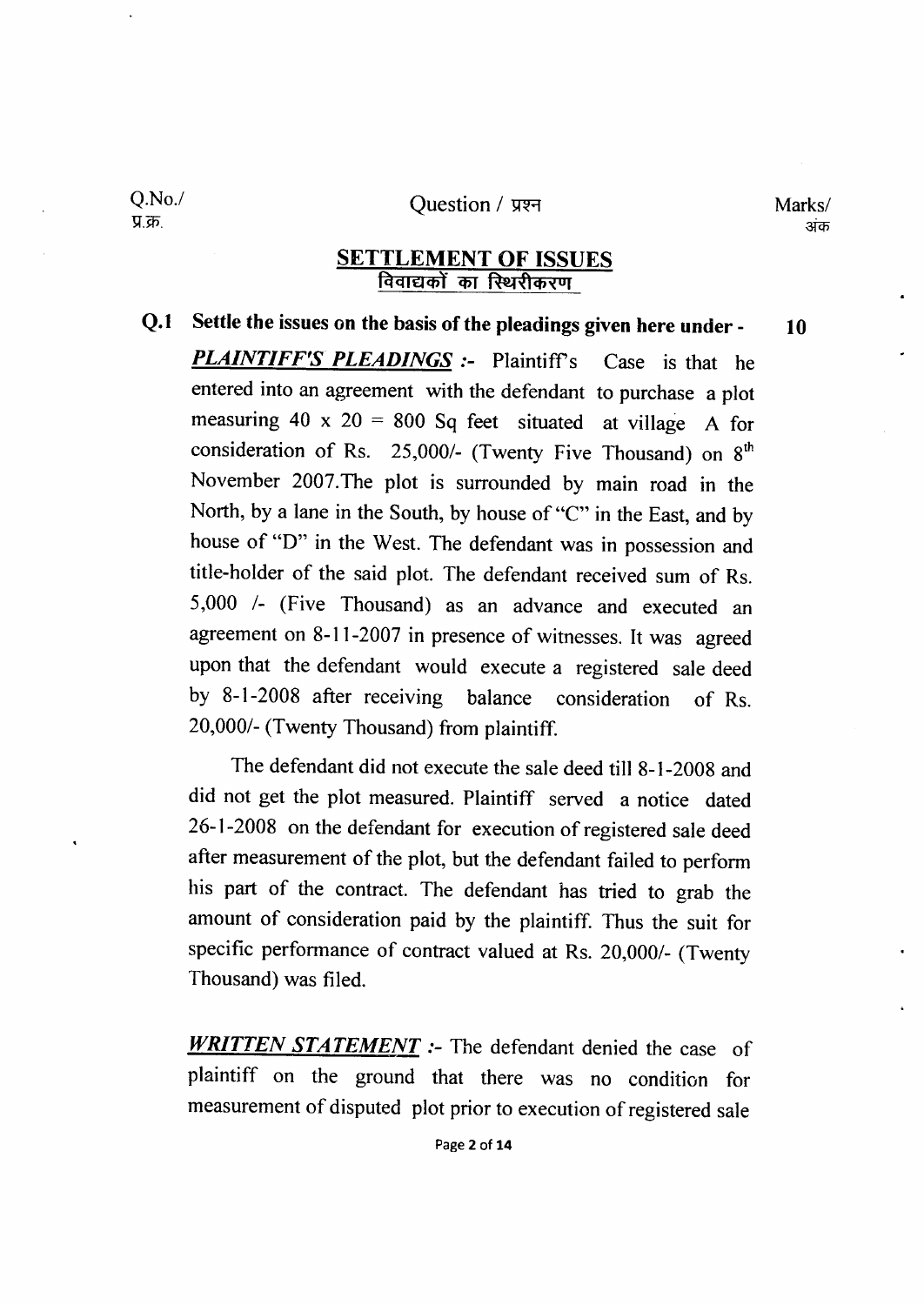deed, as the plot was already measured and details were given in agreement dated 8-11-2007. Defendant's contention is that he was present at Registrar's office on 8-1-2008 along with his documents of title. Defendant had already given notice to the plaintiff, to remain present before Registrar's office, prior to 8-1-2008 but the plaintiff did not appear before Registrar on 8-1-2008. He also did not pay the balance amount of consideration. Thus the defendant has performed his part of the contract. The allegation regarding defendant's intention, to grab advance money, paid to him by the plaintiff is false. Plaintiff has under valued the suit as the agreement was for a consideration of Rs. 25,000 (Twenty Five Thousand). The suit is liable to be dismissed with cost.

#### निम्नलिखित अभिवचनों के आधार पर विवाद्यक विरचित कीजिये।

*वादी के अभिवचन* – वादी का मामला यह है कि उसने 8 नवम्बर, 2007 को 25,000 (पच्चीस हजार रूपये) के प्रतिफल के लिये ग्राम 'अ' में अवस्थित  $40 \times 20 = 800$  वर्ग फीट अधिमाप के भूखण्ड का कय करने के लिये प्रतिवादी के साथ करार किया था। वह भू खण्ड उत्तर में प्रमुख मार्ग द्वारा, दक्षिण में गली द्वारा, पूर्व में 'स' के गृह द्वारा और पश्चिम में 'द' के गृह द्वारा घिरा हुआ है। प्रतिवादी उस भूखण्ड के कब्जे में था और उसका हकदार था। प्रतिवादी ने बतौर अग्रिम 5000 (पांच हजार) रूपये प्राप्त किये थे और साक्षियों की उपस्थिति में 8.11.2007 को करार निष्पादित किया था । यह तय पाया गया था कि प्रतिवादी, वादी से 20,000 (बीस हजार रूपये) के शेष प्रतिफल को प्राप्त करने के पश्चात 8.1.2008 तक पंजीकृत विकय विलेख का निष्पादन करेगा।

प्रतिवादी ने 8.1.2008 तक विक्रय विलेख का निष्पादन नहीं किया और उसने भूखण्ड की नप्ती नहीं करायी । वादी ने भूखण्ड की नप्ती के पश्चात पंजीकृत विक्रय विलेख के निष्पादन हेतू प्रतिवादी को 26.1.2008 को नोटिस तामील की थी लेकिन प्रतिवादी संविदा के अपने भाग का पालन करने में विफल रहा। प्रतिवादी ने वादी द्वारा संदत्त प्रतिफल की धनराशि को हथियाने का प्रयास किया है। इस प्रकार 20,000 (बीस हजार रूपये) का मुल्यांकन कर संविदा के विर्निदिष्ट पालन का वाद दाखिल किया ।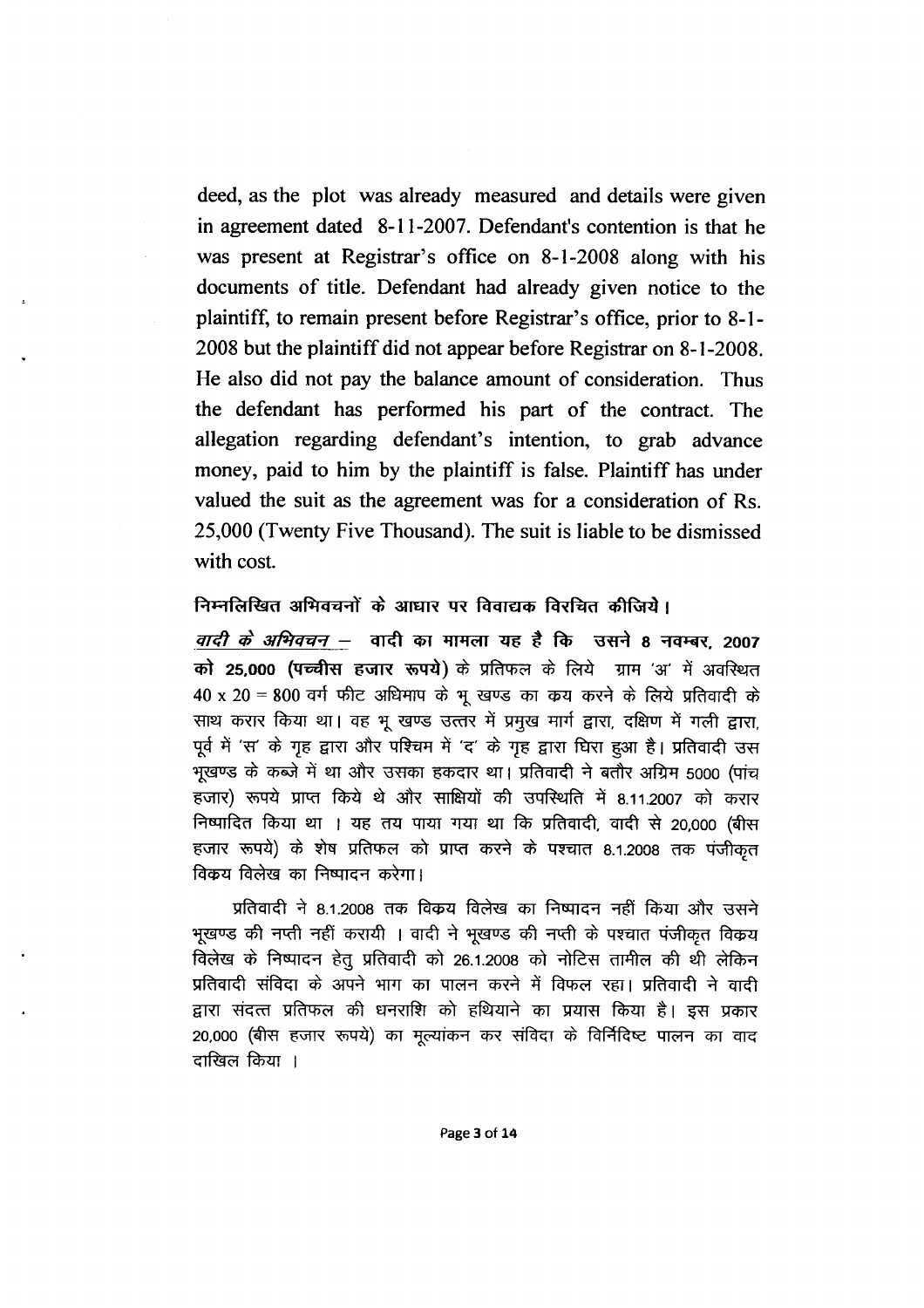*प्रतिवादी के अभिवचन —* प्रतिवादी ने वादी के मामले से इस आधार पर प्रत्याख्यान किया कि पंजीकृत विक्रय विलेख के निष्पादन के पूर्व विवादित भूखण्ड के अधिमाप की कोई शर्त नहीं थी क्योंकि भूखण्ड की पहले से ही नप्ती हो चुकी थी और दिनांक 8.11.2007 के करार में ब्यौरा दिया गया था। प्रतिवादी का यह कहना है कि वह हक के अपने दस्तावेजों के साथ 8.1.2008 को उप पंजीयक के कार्यालय में उपस्थित हुआ था। प्रतिवादी पहले ही, वादी को 8.1.2008 के पूर्व, उप पंजीयक के कार्यालय में उपस्थित होने के लिये सूचना दे चुका था लेकिन वादी 8.1.2008 को उप पंजीयक के समक्ष उपसंजात नहीं हुआ। उसने प्रतिफल की शेष राशि भी संदाय नहीं की। इस प्रकार, प्रतिवादी ने संविदा के अपने भाग का पालन किया है। प्रतिवादी के वादी द्वारा उसे संदत्त अग्रिम धन को, हथियाने के आशय के, सम्बन्धित अभिकथन मिथ्या है। वादी ने वाद का अवमूल्यन किया है क्योंकि 25,000 (पच्चीस हजार रूपये) के प्रतिफल हेतु करार हुआ था । वाद सव्यय निरस्त किये जाने योग्य है।

# **FRAMING OF CHARGES** आरोपों की विरचना

Q. 2 Frame a charge/charges on the basis of allegations given here 10 under.-

# PROSECUTION CASE / ALLEGATIONS-

The prosecution case in brief is that complainant 'C', a bank manager, on date 26/01/2021 submitted a written application at city Kotwali Bhopal in which it was mentioned that on 25/01/2021, at about 7:00 PM in the evening, when he was coming back from his office, suddenly accused 'A' and 'B' because of previous enmity with 'C' came to beat him with lathis. Accused 'B' asked 'A' to beat 'C' with Lathi. However, on B's instigation, 'A' slapped 'C' and also assaulted him with lathi, because of which 'C' sustained two injuries. In the medical examination, one fracture was found over his left hand, and another simple injury was also found over the face of the complainant.

निम्नलिखित अमिकथनों के आधार पर आरोप विरचित कीजिये – अभियोजन का प्रकरण/अभिकथन :--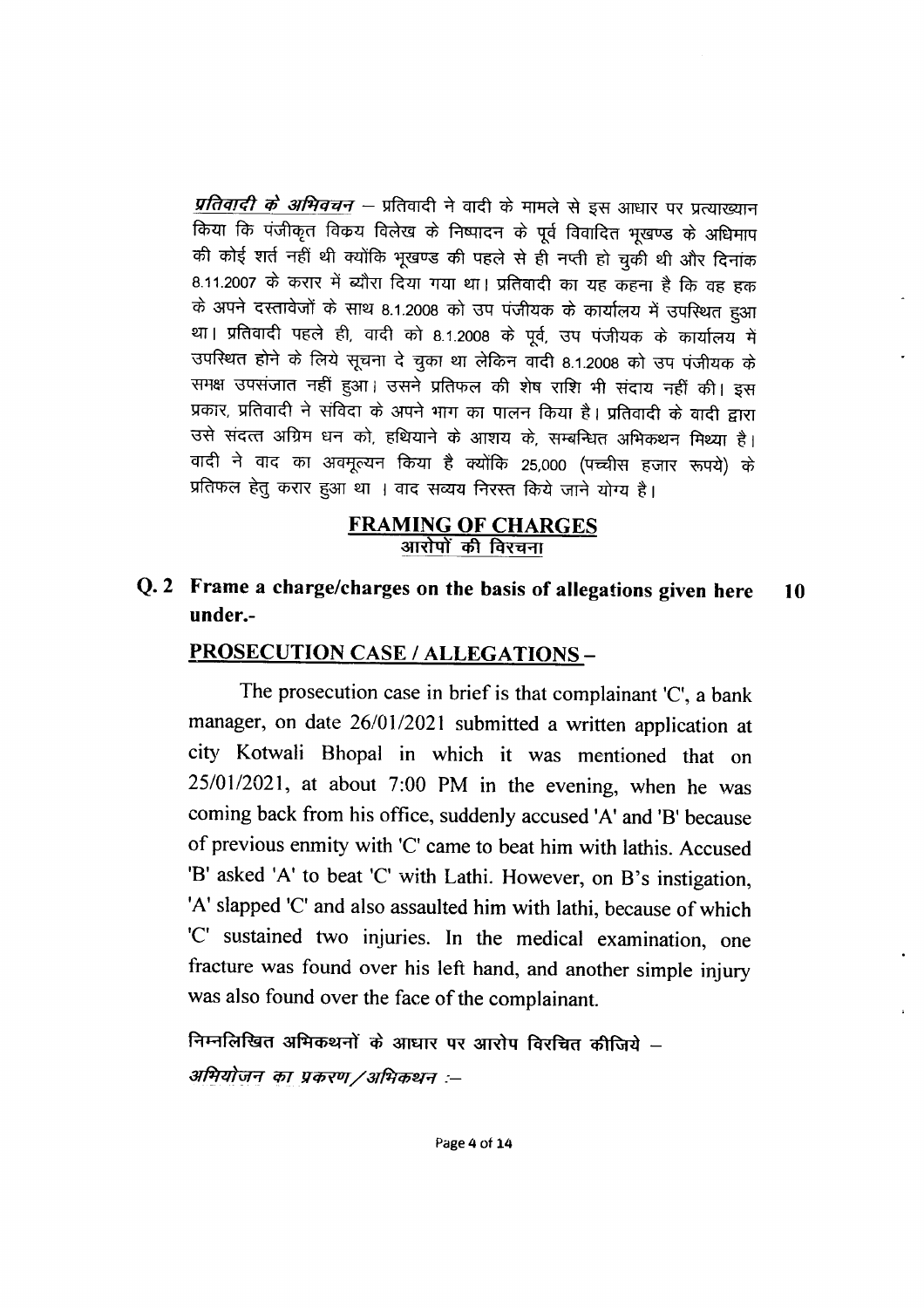अभियोजन का मामला संक्षेप में यह है, कि फरियादी 'सी', बैंक मेनेजर, ने दिनांक 26.01.2021 को सिटी कोतवाली भोपाल में एक लिखित आवेदन प्रस्तुत किया. जिसमें यह उल्लेख किया गया था, कि दिनांक 25.01.2021 को सायं 7:00 बजे के करीब जब वह अपने कार्यालय से वापस लौट रहा था, तभी वहां अचानक अभियुक्त 'ए' एवं 'बी' पुरानी बुराई के चलते फरियादी 'सी' को लाठी से मारने आये थे। अभियुक्त 'बी' ने 'ए' को लाठी से 'सी' को मारने के लिये कहा। तथापि, 'बी' के उकसाने पर 'ए' ने 'सी' को थप्पड मार दिया और लाठी से भी प्रहार किया, जिसके कारण 'सी' को दो चोटें आईं। मेडिकल परीक्षण में उस के बायें हाथ में एक अस्थिमंग पाया गया तथा फरियादी के चेहरे पर एक साधारण चोट भी पाई गई।

# JUDGMENT/ORDER (CIVIL) WRITING (CJ-II) निर्णय/आदेश (सिविल) लेखन (CJ-II)

Q. 3 Write a judgment on the basis of pleadings and evidence given 40 hereunder after framing necessary issues and analyzing the evidence, keeping in mind the provisions of relevant Law/Acts :- **Plaintiff's Pleadings:-**

1. Plaintiff 'P' have filed a suit for declaration of ownership and also for the recovery of possession of the land bearing survey no loll, area 8 acres, situated in village Bareli, District Raisen, M.P (hereinafter referred to as the "suit property") against his cousin brother Defendant 'D'.

2. According to plaintiffs, suit property is the ancestral property of his father 'F'. Late `F', his father was the owner as well as possession holder of the suit property. After the death of Plaintiff's father in year 2011, Plaintiff being the only legal heir of the deceased 'F', became the owner of the suit property. But defendant 'D' in collusion with revenue officers, with intention to usurp the suit property, got mutated his name over the suit property through a forged Will and dispossessed the plaintiff forcefully.

3. That the cause of action arose when the plaintiff got to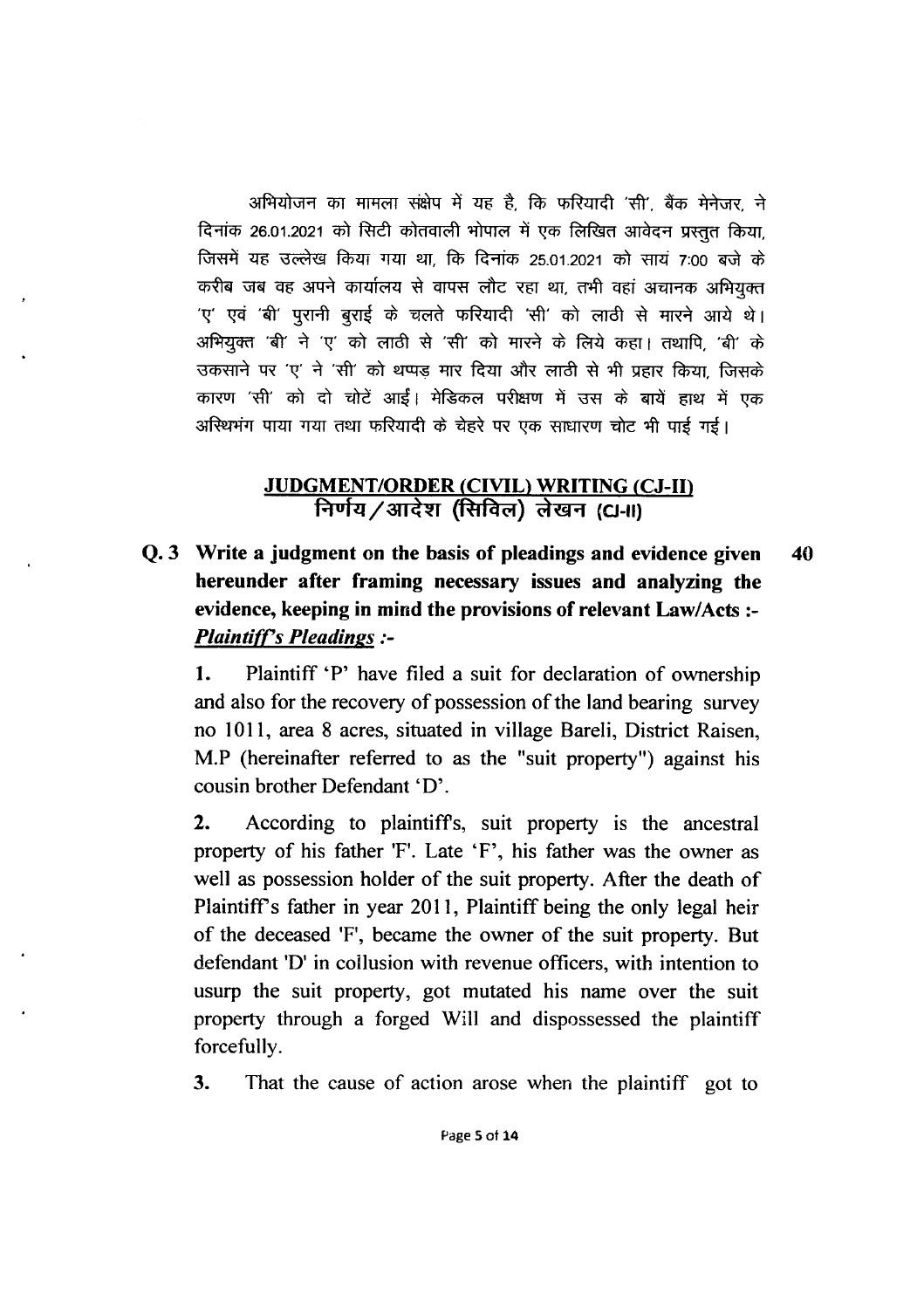know about the mutation proceedings during Diwali festival on 25-11-2011 and also when defendant dispossessed plaintiff from the suit property on 20-12-2011. Therefore, plaintiff had to file this civil suit for declaration of title with consequential relief for recovery of possession against the Defendant. The Government of M.P. through Collector is also made a defendant, but no relief has been sought against this Defendant.

# Defendant's Pleadings :-

1. As per Written statement of the defendant, Plaintiff is not the owner of suit property. The suit property was the self acquired property of his uncle (plaintiff's father) and the uncle had bequeathed the land to him through a registered will, being happy with his services to him in his last days. On the basis of said registered will dated 01-09-2010, he got his name mutated in the records of suit property.

2. Plaintiff never stayed with his father, nor had provided him any help or cared for him in his life time. Plaintiff has no right over the suit property, whereas he has a registered will in his favour.

3. Also the suit is hopelessly time barred as Suit is filed in the year 2016.

# Plaintiff's Evidence :-

I. Plaintiff examined himself and one more witness 'W'. Plaintiff substantially reiterated his pleadings in his statement. He also added that the defendant having misused the trust of his father, got fabricated a forged will in his favour by getting his father's signature on a blank paper. It is also averred that at the time of execution of said will, his father was not in a fit state of mind.

2. Witness 'W' supported plaintiff's contention that 'F' was not in a fit state of mind in his last time. Plaintiff is the sole legal heir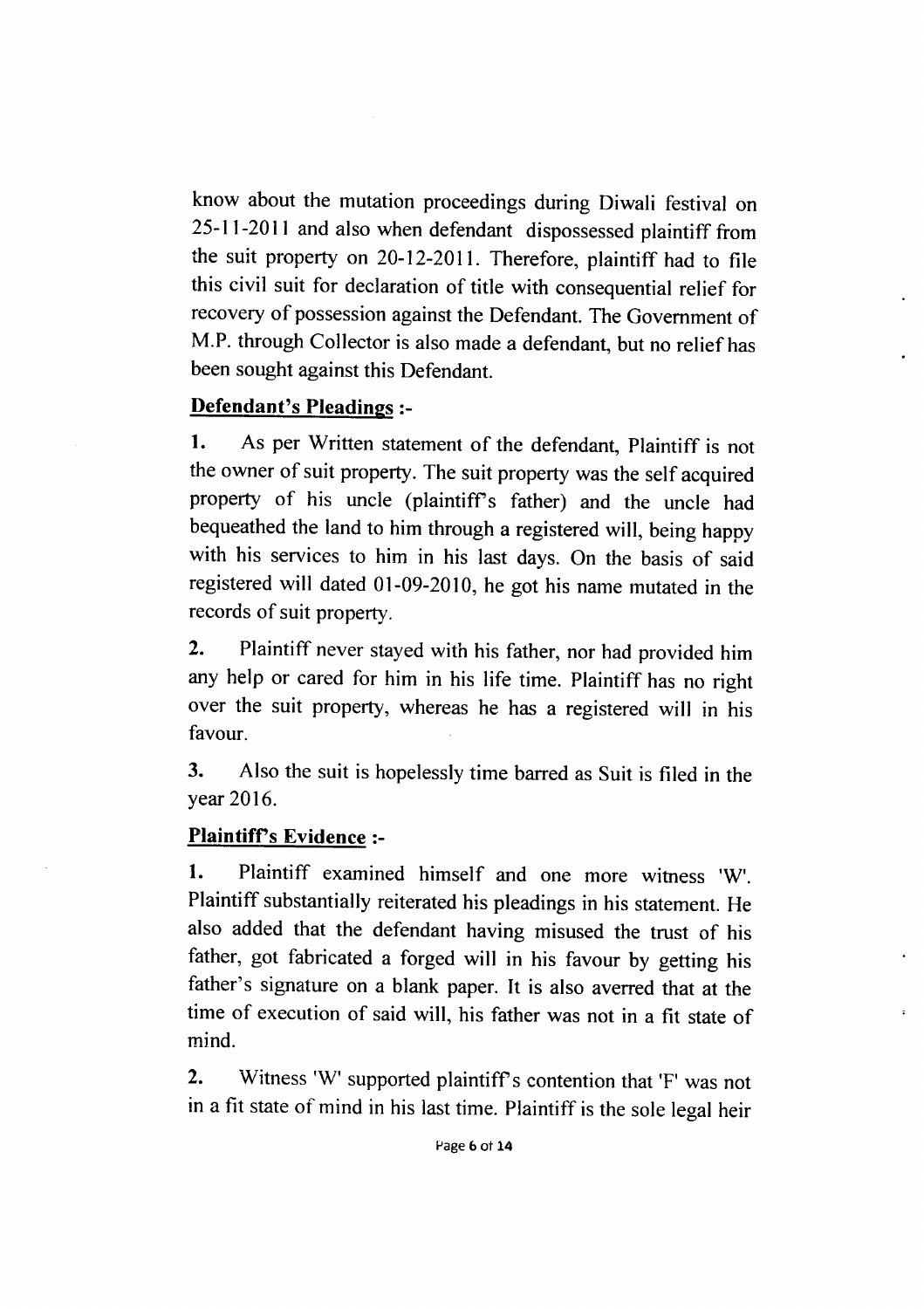of the deceased 'F'. However, the plaintiff failed to produce any documentary evidence in support of his father's ill health and as to the source of the suit property.

#### Defendant's Evidence :-

1. The defendant, in his statement, supported the facts pleaded in written statement. He also supported the execution of Registered will in his favour by his uncle 'F' and further stated that the state of mind of 'F' was fit at the time of execution of will.

 $2.$ The defendant also produced one more witness 'W2' who supported defendant's pleading that defendant is in possession of the suit property since 2011. However, this witness kept silent regarding execution of Will. **The** defendant produced documentary evidence from Ex D1 to D5 regarding the suit property, showing that the said land was purchased by 'F' from his own earnings. The defendant has produced Registered will Ex D6 in his support.

#### **Arguments Plaintiff:-**

The plaintiff argued that the will is not proved. He is the owner of the suit property being the only successor.

#### **Arguments Defendant :-**

The defendant argued that he is the owner of the suit property on the basis of the will & the suit is time barred.

निम्नलिखित अभिवचनों के आधार पर विवाद्यक विरचित कीजिये एवं साक्ष्य का विवेचन करते हुए संबंधित विधि/अधिनियम के सूसंगत प्रावधानों को ध्यान में रखते हुए निर्णय लिखिये -

#### वादी के अभिवचन :-

वादी 'पी' द्वारा ग्राम बरेली, जिला रायसेन (म0प्र0) स्थित भूमि सर्वे  $1<sup>1</sup>$ कमांक-1011 क्षेत्रफल 8 एकड़ (एतद पश्चात वादग्रस्त भूमि के रूप में उल्लेखित) के संबंध में स्वत्व घोषणा एवं कब्जा वापसी का वाद अपने चचेरे भाई प्रतिवादी 'डी' के विरूद्ध प्रस्तुत किया है।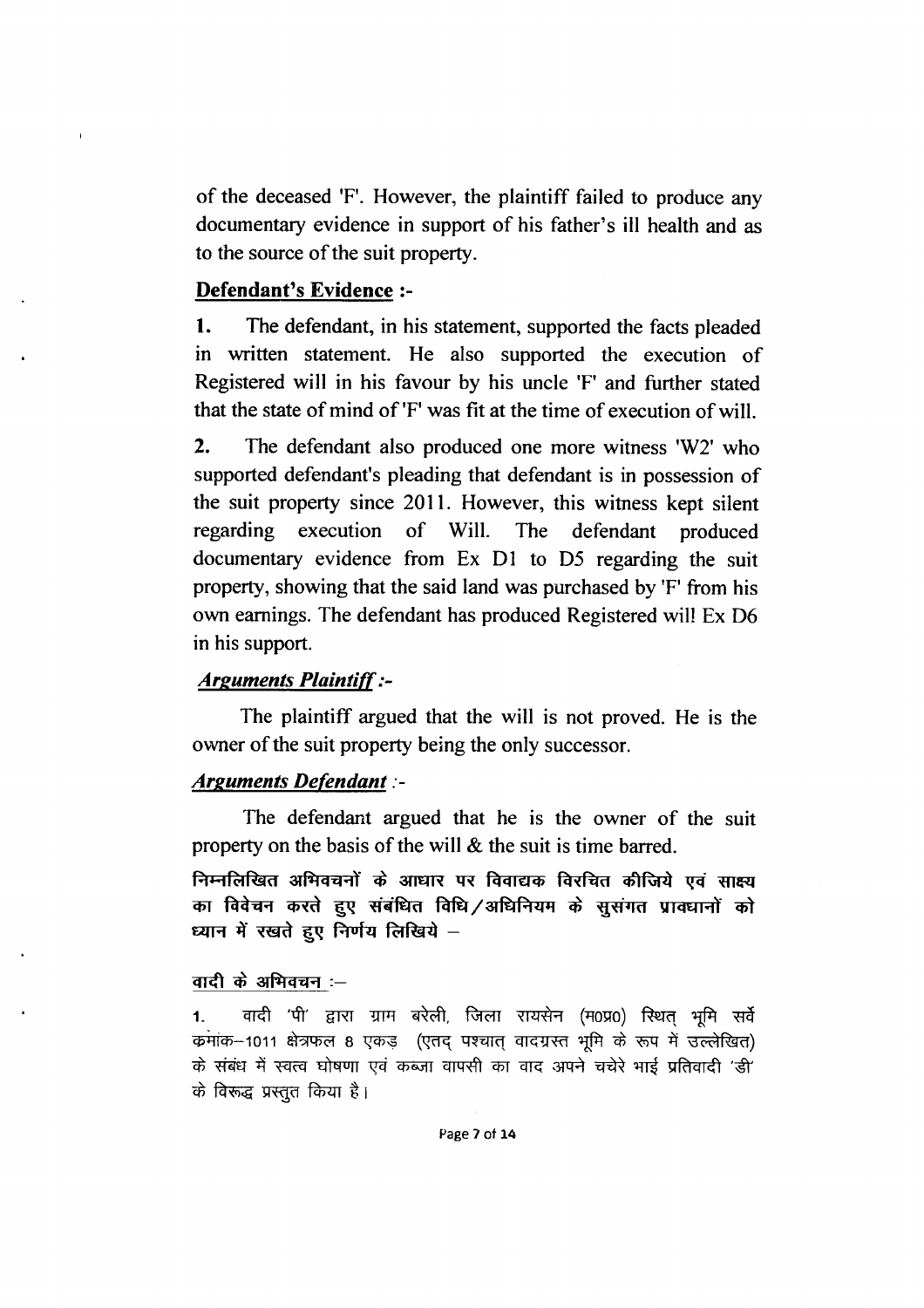वादी के अनुसार वादग्रस्त भूमि उसके पिता 'एफ' की पैतृक भूमि है। उसके  $2.$ पिता स्वर्गीय 'एफ' वादग्रस्त संपत्ति के स्वामी एवं आधिपत्यधारी थे। वादी के पिता की 2011 में मृत्यू होने पर वादी उनका एकमात्र विधिक उत्तराधिकारी होने के कारण वादग्रस्त भूमि का स्वामी हो गया। परन्तु प्रतिवादी 'डी' ने राजस्व अधिकारियों से साठ-गांठ कर वादग्रस्त भूमि हड़पने के उद्देश्य से एक फर्जी वसीयतनामे के आधार पर वादग्रस्त भूमि पर अपना नाम नामांतरित करवा लिया है तथा वादी को कब्जे से जबरन बेदखल कर दिया है।

यह कि, वाद कारण उस समय उत्पन्न हुआ, जब दीपावली त्यौहार के दौरान  $3.$ दिनांक 25.11.2011 को वादी को नामांतरण कार्यवाही के संबंध में जानकारी हुई और उस समय भी उत्पन्न हुआ, जब प्रतिवादी ने वादी को वादग्रस्त भूमि से दिनांक 20. 12.2011 को बेदखल कर दिया। अतः वादी को कब्ज़ा वापसी के पारिणामिक अनुतोष के साथ स्वत्व घोषणा का यह व्यवहारवाद प्रतिवादी के विरूद्ध प्रस्तुत करना पड़ा। शासन मध्य प्रदेश द्वारा कलेक्टर को भी प्रतिवादी बनाया गया है, यद्यपि इस प्रतिवादी के विरूद्ध कोई अनुतोष नहीं चाहा गया है।

#### प्रतिवादी के अभिवचन :--

प्रतिवादी के लिखित कथन के अनुसार वादी वादग्रस्त भूमि का स्वामी नहीं है।  $1.$ वादग्रस्त भूमि उसके चाचा (वादी के पिता) की स्वर्जित संपत्ति है तथा उसके चाचा ने उसके द्वारा की गई सेवाओं से प्रसन्न होकर अपने अन्तिम समय में इस संपत्ति को पंजीकृत वसीयतनामा के माध्यम से उसके पक्ष में वसीयत कर दी थी। उक्त पंजीकृत वसीयतनामा दिनांक 01.09.2010 के आधार पर उसने वादग्रस्त भूमि के अभिलेख में अपने नाम से नामांतरण कराया है।

वादी कभी-भी अपने पिता के साथ नहीं रहा, न ही उनके जीवनकाल में  $2.$ उनकी कोई सेवा की या उन्हें कोई सहायता प्रदान की। वादी का वादग्रस्त भूमि पर कोई अधिकार नहीं है। जबकि उसके पास उसके पक्ष में रजिस्टर्ड वसीयतनामा है।

इसके अतिरिक्त यह वाद वर्ष 2016 में पेश होने से निराशाजनक रूप से  $3<sub>1</sub>$ समय बाधित है।

#### वादी की साक्ष्य :--

वादी ने स्वयं का एवं एक अन्य साक्षी 'डब्ल्यू' का परीक्षण कराया है। वादी ने  $1.$ अपने अभिवचनों की पुनरावृत्ति अपने कथन में की है। उसने यह भी कहा है, कि प्रतिवादी ने उसके पिता के विश्वास का दुरूपयोग कर उसके पिता से खाली कागज पर हस्ताक्षर लेकर अपने पक्ष में एक कूटरचित वसीयतनामा तैयार किया है। इसके अतिरिक्त वादी का यह भी अभिकथन है, कि वसीयत के निष्पादन के समय उसके पिता की मानसिक स्थिति ठीक नहीं थी।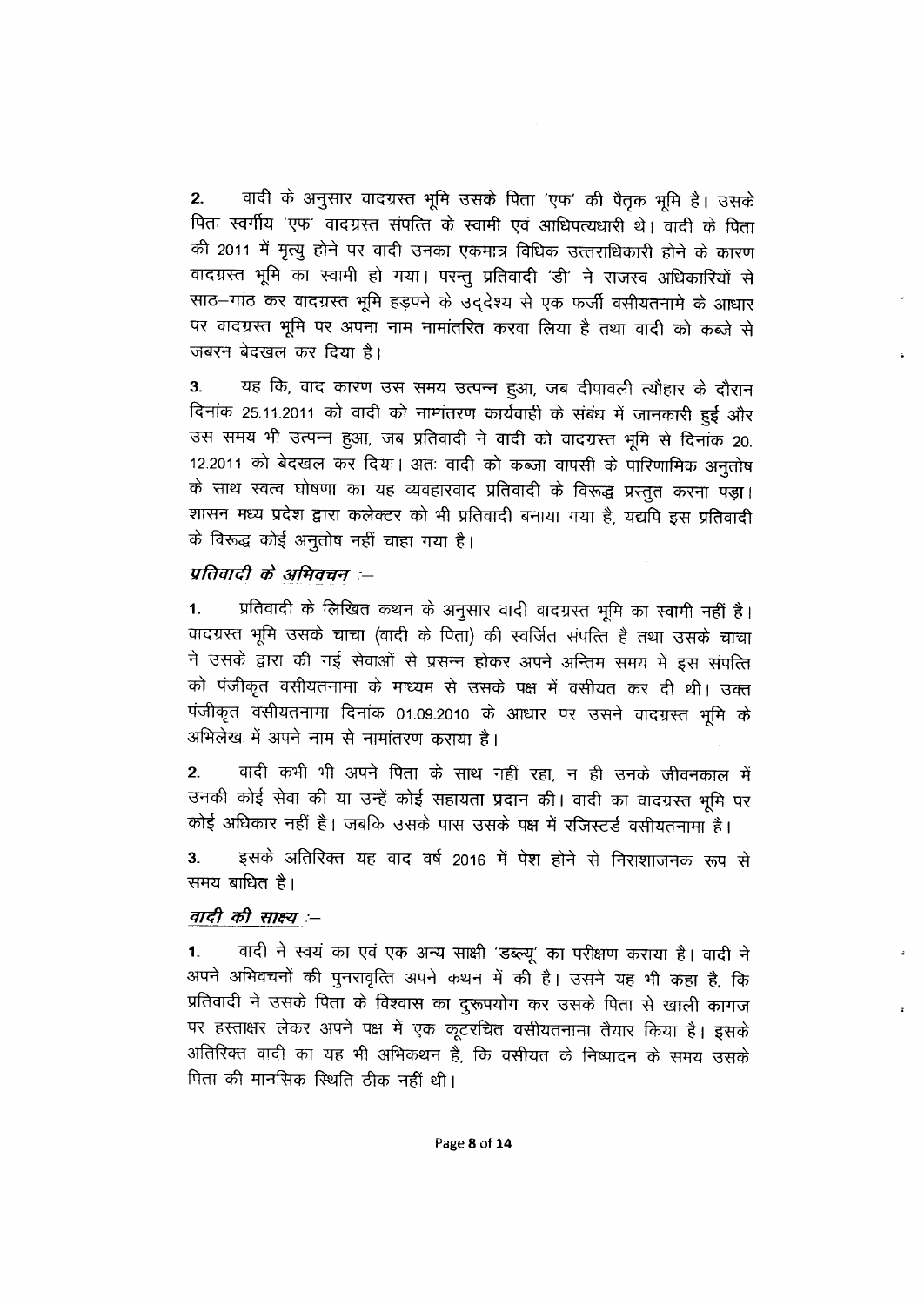साक्षी डब्ल्यू ने वादी के इस कथानक का समर्थन किया है, कि 'एफ' अपने  $2.$ अन्तिम समय में मस्तिष्क की उपयुक्त अवस्था में नहीं थे। वादी अपने मृत पिता का एकमात्र उत्तराधिकारी है। तथापि, वादी अपने पिता के बुरे स्वास्थ्य के संबंध में एवं संपत्ति के स्त्रोत के संबंध में कोई भी दस्तावेजी साक्ष्य प्रस्तुत करने में असफल रहा है।

#### प्रतिवादी की साक्ष्य :--

प्रतिवादी ने अपने कथन में जवाबदावे में अभिवचनित तथ्यों का समर्थन किया  $\mathbf{1}$ . है। उसने अपने चाचा 'एफ' द्वारा उसके पक्ष में निष्पादित रजिस्टर्ड वसीयत का समर्थन किया है तथा आगे यह भी व्यक्त किया है, कि वसीयत के निष्पादन के समय 'एफ' का मस्तिष्क ठीक अवस्था में था।

प्रतिवादी द्वारा भी एक अन्य साक्षी 'डब्ल्यू-2' को प्रस्तुत किया गया है, जो  $2.$ प्रतिवादी के इस अभिवचन का समर्थन करता है, कि प्रतिवादी वादग्रस्त संपत्ति पर वर्ष 2011 से कब्जे में है। तथापि, यह साक्षी वसीयत के निष्पादन के संबंध में मौन रहा है। प्रतिवादी ने प्रदर्श डी-1 लगायत डी-5 की दस्तावेजी साक्ष्य इस संबंध में प्रस्तुत की है, जिससे यह प्रकट होता है, कि कथित भूमि 'एफ' द्वारा अपने स्वयं की आय से खरीदी गई थी। प्रतिवादी ने रजिस्टर्ड वसीयतनामा प्रदर्श डी-6 अपने समर्थन में प्रस्तुत किया है।

तर्क वादी :--

वादी ने तर्क किया कि वसीयतनामा विधि अनुसार प्रमाणित नहीं है तथा वह एकल उत्तराधिकारी होने के कारण वादग्रस्त भूमि का स्वामी है।

#### तर्क प्रतिवादी :-

प्रतिवादी का तर्क है कि वह वसीयतनामे के आधार पर वादग्रस्त भूमि का स्वामी है एवं वाद अवधि बाधित है।

# JUDGMENT/ORDER (CRIMINAL) WRITING (JMFC) निर्णय/आदेश (दांडिक) लेखन (JMFC)

Q. 4 Frame the charge and write a judgment on the basis of the 40 allegations and evidence given hereunder by analyzing the evidence, keeping in mind the relevant provisions on the concerning law.

#### **Prosecution Case**

On 04-12-2020 in the morning at or about 08:00 AM informant 'B' lodged a first information report with police station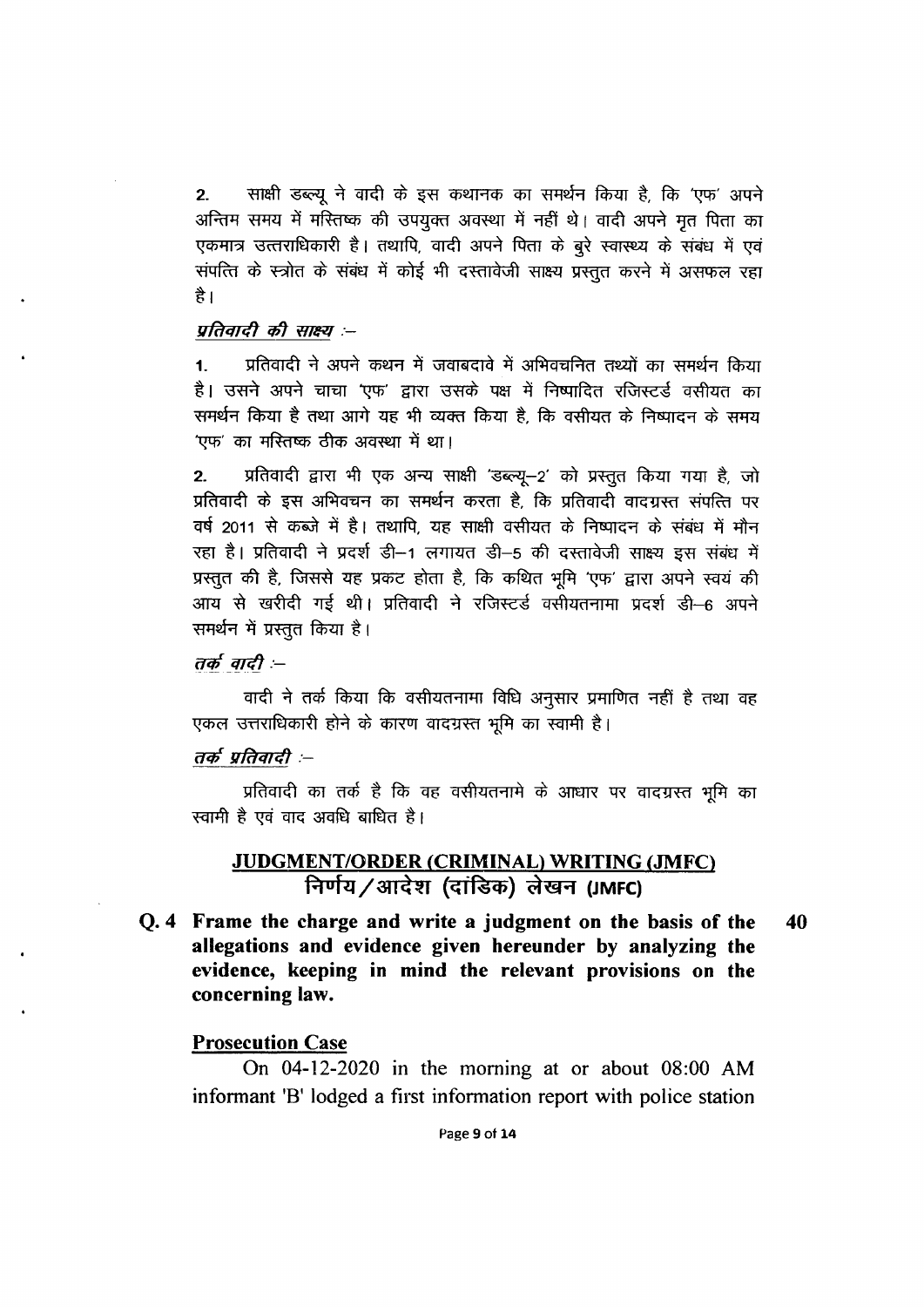city kotwali Rewa to the effect that he resides in village khaurkoti within thana city kotwali Rewa. On 30-11-2020 in the evening at or about 07:00 PM while he was resting in his drawing room just after he came from office suddenly accused A I and A2 because of his open drainage towards their plot started to abuse '8'. When '8' went out to see what is happening outside Al and A2 chased '8' with Lathi inside the house and assaulted '8' because of which '8' sustained bleeding injuries over head and on right arm. When 'W', wife of 'B', tried to save 'B', accused A1 and A2 also gave Lathi blows to 'W', who sustained bleeding injuries over left arm and right leg. When other family members of '8' and neighbours came and shouted to save 'B' and 'W', both the accused persons intimidated '8' by threatening to cause death and fled away from the place of incident. '8' immediately went to Bichiya hospital Rewa along with 'W' and after discharge from the hospital on 04- 12-2020 '8' with plaster in his right arm and bandage over his head along with 'W' went to city kotwali Rewa and lodged the report. There by police registered a case under crime no. 946/20, witnesses were examined, accompanied by the informant and victim, site plan was prepared and on obtaining MLC from the bichiya hospital Rewa, it was found that 'W' sustained simple injuries and '8' sustained grievous injuries caused by hard and blunt object. Accused Al and A2 were arrested, Lathi's were also seized from them and after completion of investigation change sheet against Al and A2 was filed.

# Defence plea

Both the accused persons advanced defence that complainant has grudge because they are prohibiting complainant from draining water in their open plot. Complainant and his wife fell down from motorcycle and lodged a false complaint to take advantage of the situation.

# Prosecution evidence

Prosecution has examined as many as 5 witnesses. In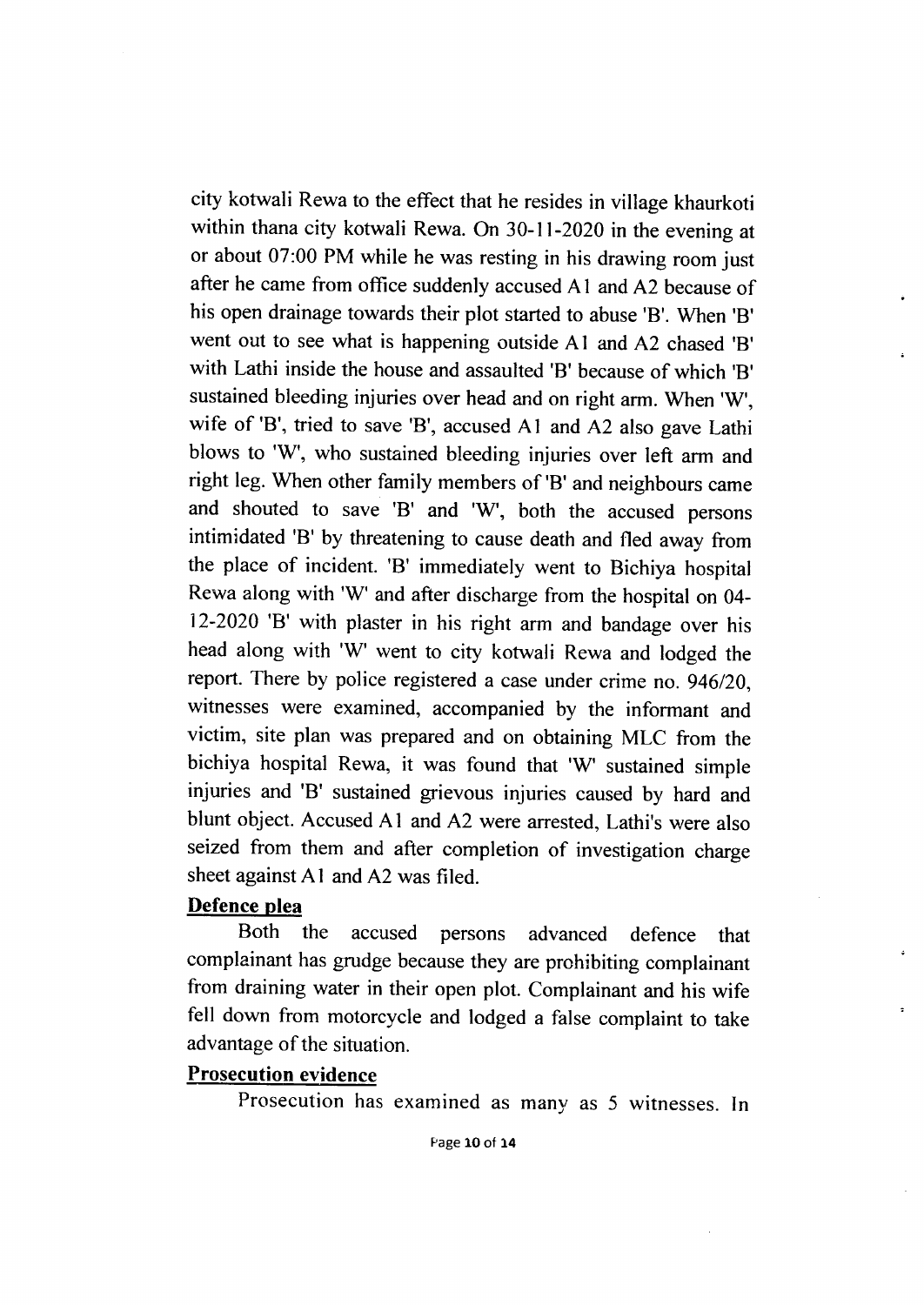examination in chief 'B' (Pwl) stated that on the date and time of incident the accused Al and A2 entered into his house and assaulted him over right arm and right side on the head with lathi's and when his wife 'W' (PW2) tried to save him both the accused persons also gave lathi blows to 'W'. When his family members and neighbours came and shouted over to accused Al and A2, they fled away from the spot of incident. The report filed by him is EXpl and spot map prepared before him is EXP2. He remained admitted in hospital for 3 days because his right arm was fractured. In cross examination '8' (Pwl) has denied the suggestion of defence that he has sustained injuries from fall by the motorcycle.

Another injured witness 'W' (PW2) also supported the prosecution version to the extent of B's (Pwl ) prosecution case.

Prosecution witness 'R' (PW3) who is real brother of '8' has supported the prosecution version to the extent of B's prosecution Case.

Doctor 'D' (PW4) also corroborated the version of '8' and 'W' by proving their MLC report exhibit P3 and P4, X-Ray report of '8' EXP5 and X-Ray plate & article Al and A2 with minor variation that injuries on 'W' was on right arm and right leg.

Investigating officer '1' (PW5) has supported all the proceedings done by him in the course of investigation.

#### Evidence for defence

Accused persons have denied all the inculpatory circumstances put to them in examination under section 313 Cr.P.C. Accused persons examined his neighbour 'N' who deposed that the plot of A I is beside the house of '8' and all the water from his drainage is collecting in the plot making it a marsh land. Al and A2 who are father and son requested '8' many times to make arrangement for the drainage but instead of this '8' who is a wellto-do person and a Municipal officer has lodged a false report against A1 and A2. 'B' has recently purchased a new motorcycle

Page 11 ot 14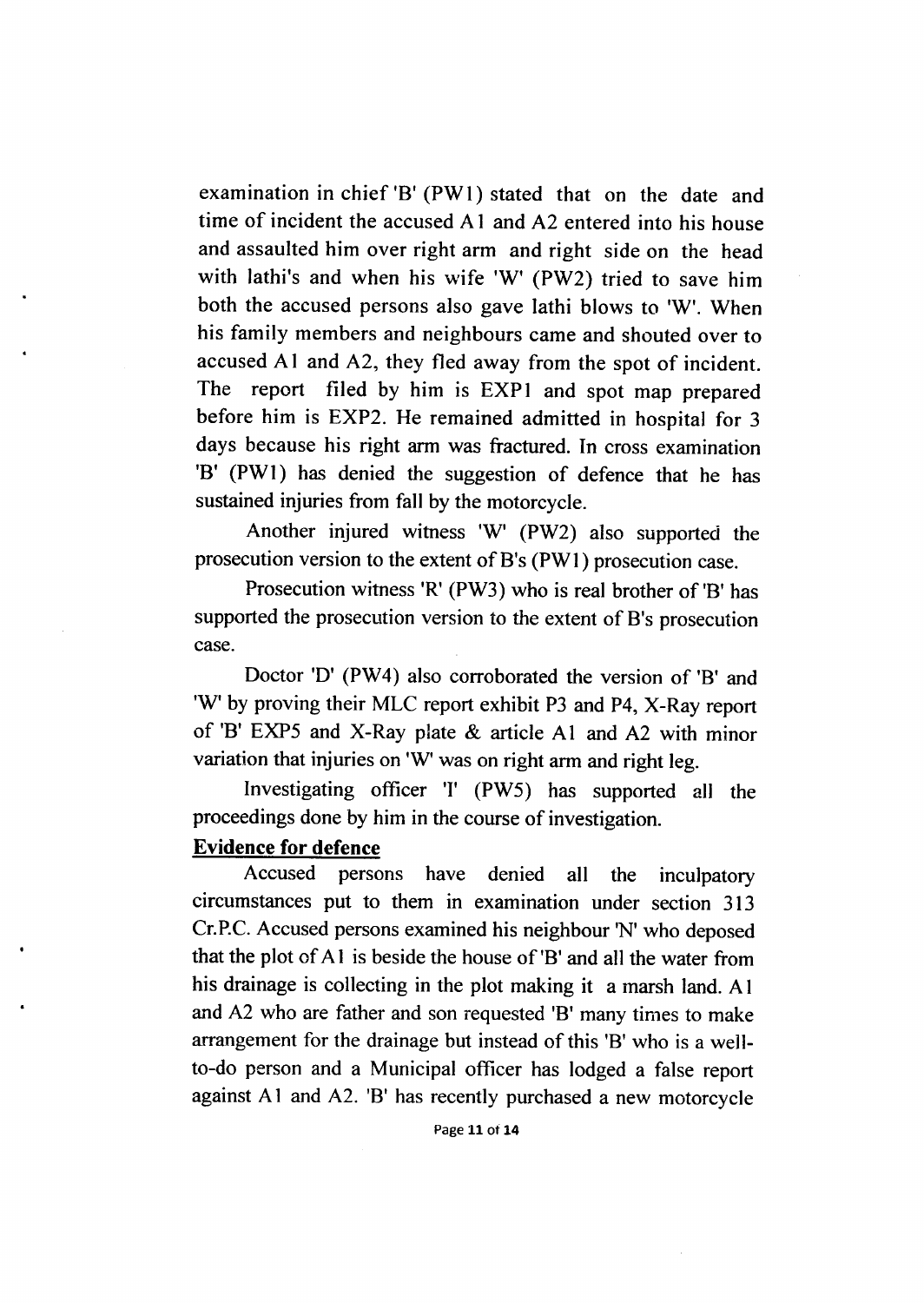and he is unable to drive it and had fallen from the motorcycle and sustained various injuries.

# **Argument for prosecution**

Prosecution has established the case fully. There is no ground in existence to disbelieve the testimony of victims. Both accused persons are liable to be convicted for their acts.

# **Argument for defence**

There is variation in medical and ocular evidence. No independent witness has been examined by prosecution and there is considerable unexplained delay in lodging FIR. The story of prosecution is false because 30 November 2020 was a public holiday (Kartik Poornima Gurunank Jayanti) hence no question of coming from the office by complainant arises. The standard of their defence is of preponderance of probability so they are entitled to be exonerated from the charges with which they are subjected to trial.

नीचे दिये गये अभियोजन के मामले के आधार पर आरोप विरचित करें तथा नीचे दिये गये तथ्यों, साक्ष्य व तर्कों के आधार पर विचारणीय बिन्दु बनाकर, एक सकारण निर्णय लिखिये -

#### अभियोजन का प्रकरण

दिनांक 04.12.2020 को सुबह करीब 08:00 बजे सूचनाकर्ता 'बी' ने आरक्षी केन्द्र सिटी कोतवाली रीवा में एक प्रथम सूचना रिपोर्ट इस आशय की लिखाई कि वह ग्राम खौरकोटी अंतर्गत थाना सिटी कोतवाली रीवा का रहने वाला है। दिनांक 30.11. 2020 को शाम तकरीबन 07:00 बजे जब वह अपने कार्यालय से आकर अपने ड्राईंग रूम में आराम कर रहा था तो अभियुक्त ए1 एवं ए2 उनके प्लाट में उसकी खुली हुई नाली को लेकर गाली गलौंच करने लगे। जब 'बी' बाहर आकर देखा कि बाहर क्या हो रहा है तो अभियुक्त ए1 एवं ए2 'बी' का पीछा करते हुए घर के अंदर घुस आये एवं 'बी' पर लाठीयों से हमला किया जिस कारण 'बी' के सिर एवं दांयी भुजा पर रक्तश्रावयुक्त उपहतियां पहुंची। जब 'बी' की पत्नी 'डब्ल्यू' ने बचाव करने का प्रयत्न किया तो अभियुक्त ए1 एवं ए2 ने 'डब्ल्यू' को भी लाठियों से चोंटे पहुंचाई जिसके कारण उसे बांयी भुजा एवं दांये पैर में रक्तश्रावयुक्त उपहतियां कारित हुईं। जब 'बी' के परिवार के अन्य सदस्य और पड़ोसी आये और 'बी' और 'डब्ल्यू' को बचाने के लिए चिल्लाये तो दोनों अभियुक्तों ने 'बी' को जान से मारने की धमकी देकर अभित्रस्त किया और घटना स्थल से भाग गये। 'बी' अपनी पत्नी सहित बिछिया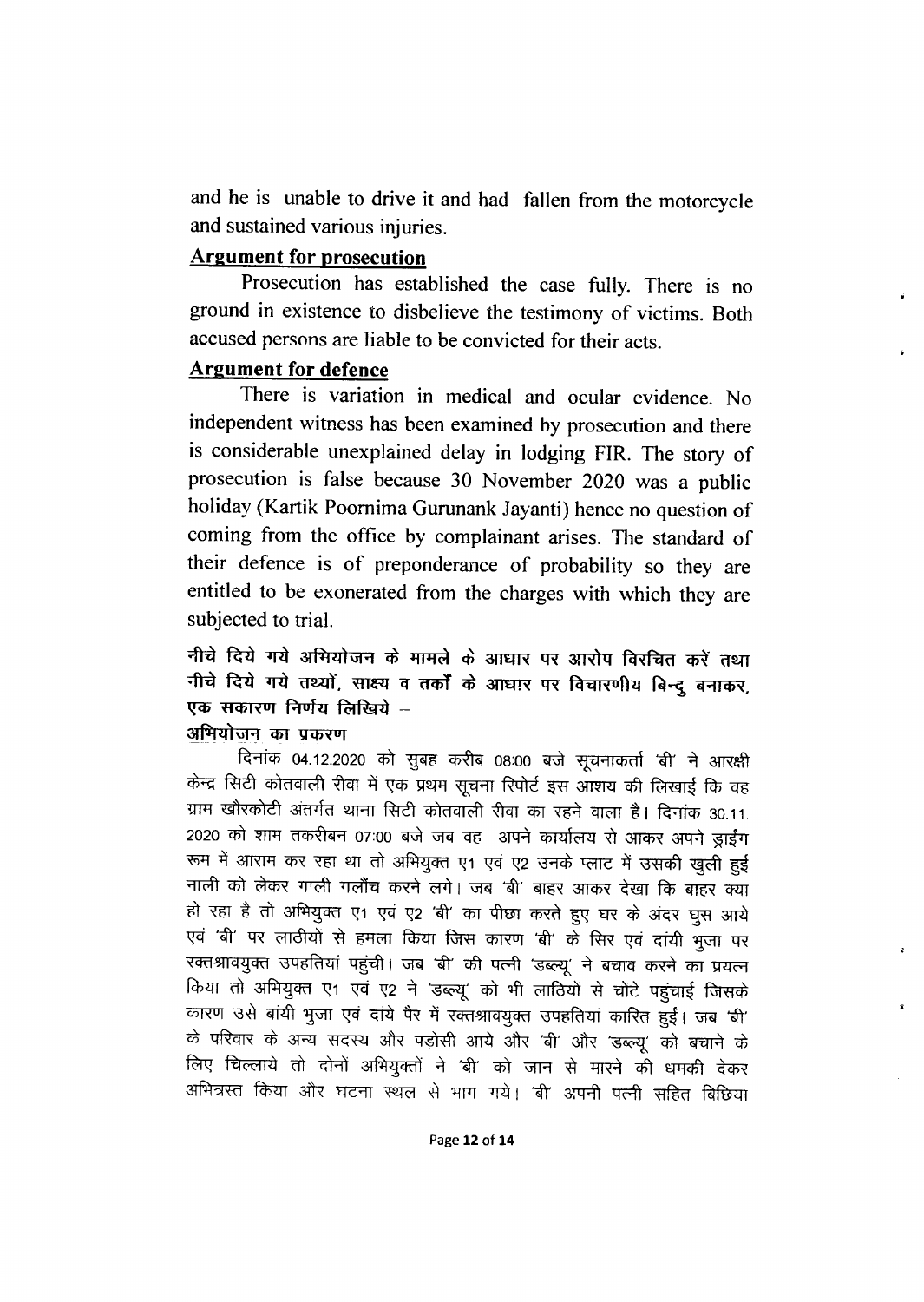अस्पताल रीवा गया एवं दिनांक 04.12.2020 को अपने दांये भूजा में प्लास्टर, सिर में पट्टी के साथ रिपोर्ट लिखाने हेतू सिटी कोतवाली रीवा गया एवं रिपोर्ट लेख कराई। पुलिस द्वारा अपराध कमांक 946 / 20 के रूप में दर्ज कर साक्षियों का परीक्षण किया एवं शिकायतकर्ता एवं आहत को ले जाकर घटनास्थल का नक्शा तैयार किया। बिछिया अस्पताल से एम.एल.सी. रिपोर्ट प्राप्त होने पर ज्ञात हुआ कि 'डब्ल्यू' के शरीर में साधारण उपहतिया एवं 'बी' को कठोर एवं भोंथरी वस्तु से गंभीर उपहतिया कारित हुई है। अभियुक्त ए1 एवं ए2 को गिरफ्तार किया गया, उनके पास से लाठियां जप्त की गईं एवं अन्वेषण पूर्ण होने के पश्चात् अभियुक्तगण के विरूद्ध आरोप पत्र प्रस्तुत किया गया।

#### प्रतिरक्षा अभिवाक

अभियुक्तगण का बचाव है कि फरियादी उनसे रंजिश रखता है, क्योंकि वह फरियादी के घर से निकलने वाले नाली के पानी को अपने प्लाट में आने के लिए मना करते है। फरियादी एवं उसकी पत्नी मोटरसायकिल से गिर गये हैं, एवं इन्हीं परिस्थितियों का लाभ उठाने के लिए अभियुक्तगण के विरूद्ध झूंठी रिपोर्ट दर्ज कराई गई है।

# अभियोजन साक्ष्य

अभियोजन द्वारा 5 साक्षियों की साक्ष्य कराई गई हैं। फरियादी 'बी' (अ.सा.1) ने अपने मुख्य परीक्षण में कहा कि घटना दिनांक व समय पर अभियुक्त ए1 एवं ए2 उसके मकान के अंदर घुस आये और उसकी दांयी भुजा एवं सिर पर दांये तरफ लाठियों से हमला किया। जब उसकी पत्नी 'डब्ल्यू' (अ.सा.2) ने उसे बचाने के लिए प्रयास किया तो दोनों अभियुक्त व्यक्तियों ने 'डब्ल्यू' पर भी लाठियों से वार किये। जब फरियादी के परिवार के सदस्य और पड़ोसी आये एवं अभियुक्तगण ए1 एवं ए2 पर चिल्लाये तो ए1 और ए2 घटनास्थल से भाग गये। फरियादी द्वारा लिखाई गई रिपोर्ट प्र0पी01 है, तथा उसके बताये अनुसार तैयार किया गया नक्शा मौका प्र0पी02 है। वह तीन दिनों तक अस्पताल में भर्ती रहा एवं उसका दाहिना हांथ फैक्चर हो गया था। प्रतिपरीक्षण में 'बी' द्वारा बचाव पक्ष के इस सुझाव से इनकार किया गया है कि उसे चोंटे गिरने से आई हैं।

अन्य आहत साक्षी 'डब्ल्यू' (अ.सा.2) द्वारा बी (अ.सा.1) के अनुसार बताये हुए अभियोजन के मामले की सीमा तक समर्थन किया है।

अभियोजन साक्षी 'आर' (अ.सा.3) जो बी का सगा भाई है, ने भी 'बी' अनुसार बताये हुए अभियोजन के मामले की सीमा तक समर्थन किया है।

डॉक्टर 'डी' (अ.सा.4) ने भी 'बी' एवं 'डब्ल्यू' के कथनों का उनकी चिकित्सीय परीक्षण रिपोर्ट प्र0पी03, प्र0पी04, बी की एक्स-रे रिपोर्ट प्र0पी05 एवं एक्स-रे प्लेटस आर्टिकल ए1 और ए2 को इस विसंगती के साथ प्रमाणित किया है कि 'डब्ल्यू' को दाहिने हांथ एवं दाहिने पैर में ही चोंट आईं थी।

विवेचना अधिकारी आई (अ.सा.5) ने विवेचना के दौरान उसके द्वारा की गई